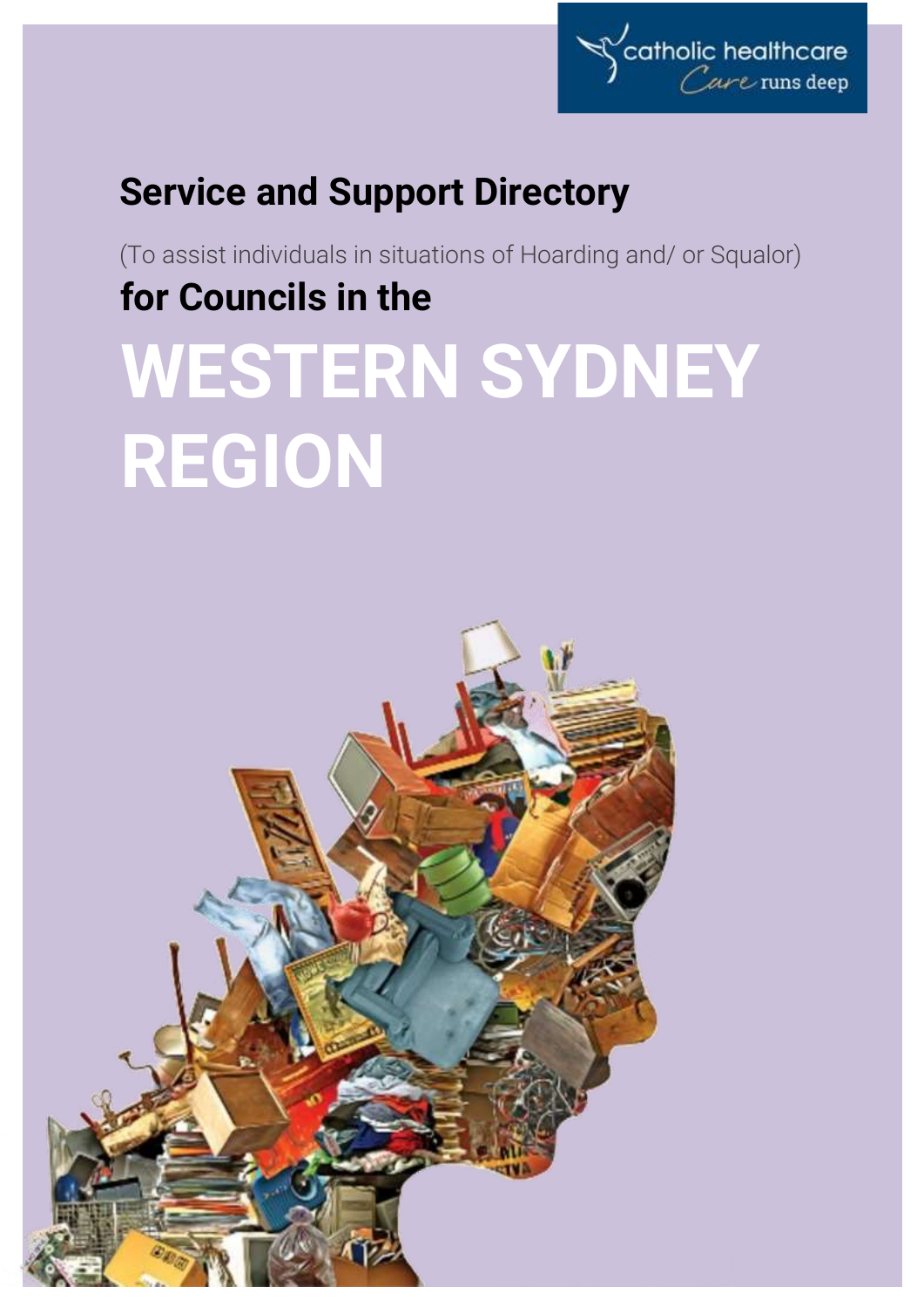

# Councils within the Western Sydney Region

- [The Hills Shire Council](http://www.thehills.nsw.gov.au/Home)
- [Penrith City Council](http://www.penrithcity.nsw.gov.au/)
- [City of Parramatta Council](http://www.parracity.nsw.gov.au/)
- [Blacktown City Council](http://www.blacktown.nsw.gov.au/)
- [Cumberland City Council](http://www.cumberland.nsw.gov.au/)

To assist individuals holistically, comprehensively and provide an opportunity to succeed, a variety of supports are required.



*Service and Support Directory – WESTERN SYDNEY* 2021 Catholic Healthcare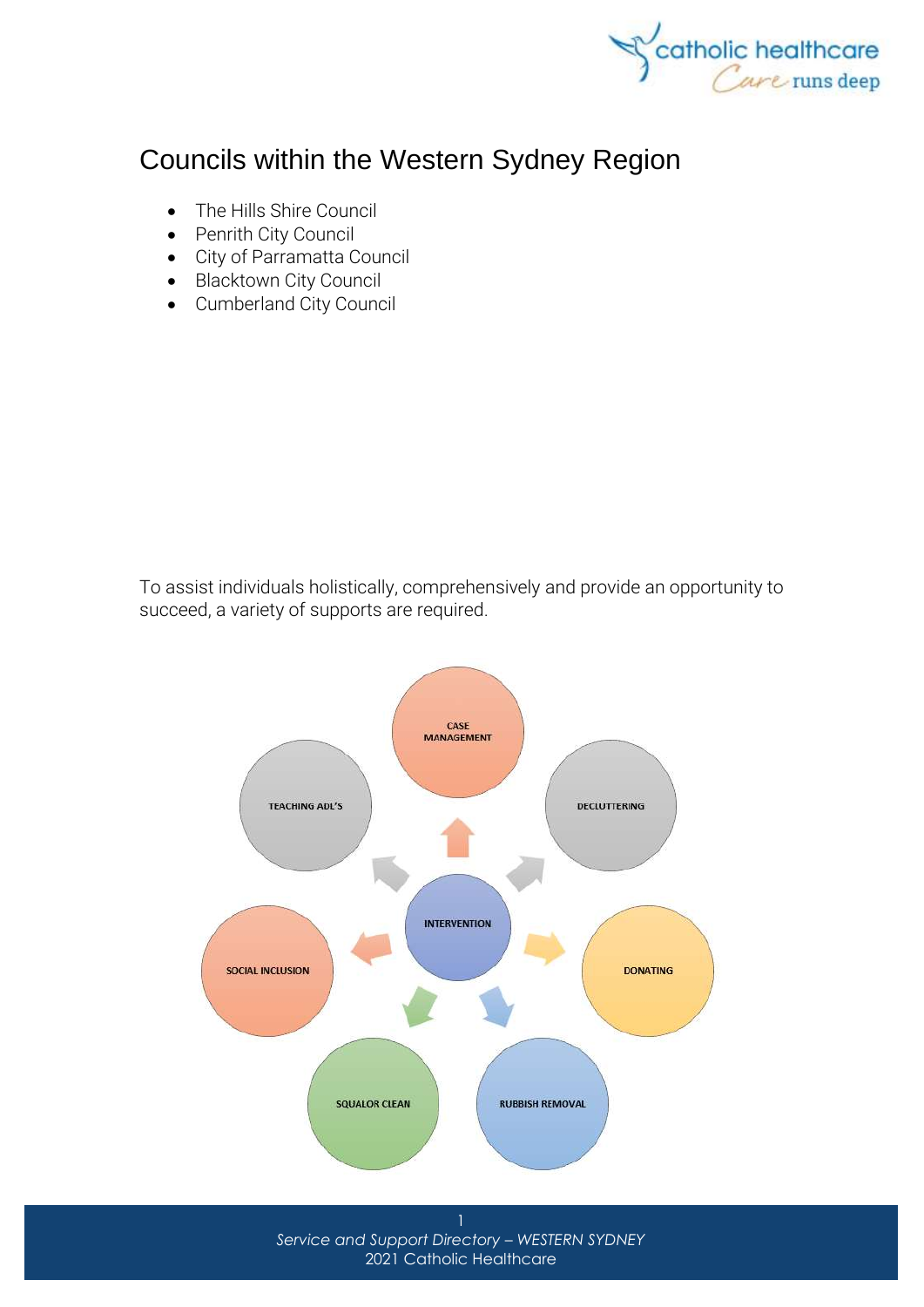

#### Contents:

|                       | 1. Case Management            | page 3  |
|-----------------------|-------------------------------|---------|
|                       | 2. Decluttering               | page 3  |
| $\mathcal{S}_{\cdot}$ | <b>Donation Services</b>      | page 5  |
| 4 <sup>1</sup>        | Rubbish Removal               | page 5  |
| 5.                    | Squalor Clean                 | page 6  |
|                       | 6. Social Inclusion           | page 6  |
|                       | 7. Activities of Daily Living | page 7  |
| 8.                    | Mental Health                 | page 12 |

#### **Acronyms**

| <b>CHSP</b> | Commonwealth Home Support Program    |
|-------------|--------------------------------------|
| <b>NDIS</b> | National Disability Insurance Scheme |
| <b>HCP</b>  | Home Care Packages                   |
| <b>MAC</b>  | My Aged Care                         |
| <b>ACAT</b> | Aged Care Assessment Team            |
| <b>RAS</b>  | <b>Regional Assessment Service</b>   |
| <b>ACH</b>  | Assistance with Care and Housing     |
| DA          | Domestic Assistance                  |
| SS          | Social Support                       |
| ADL         | Activities of Daily Living           |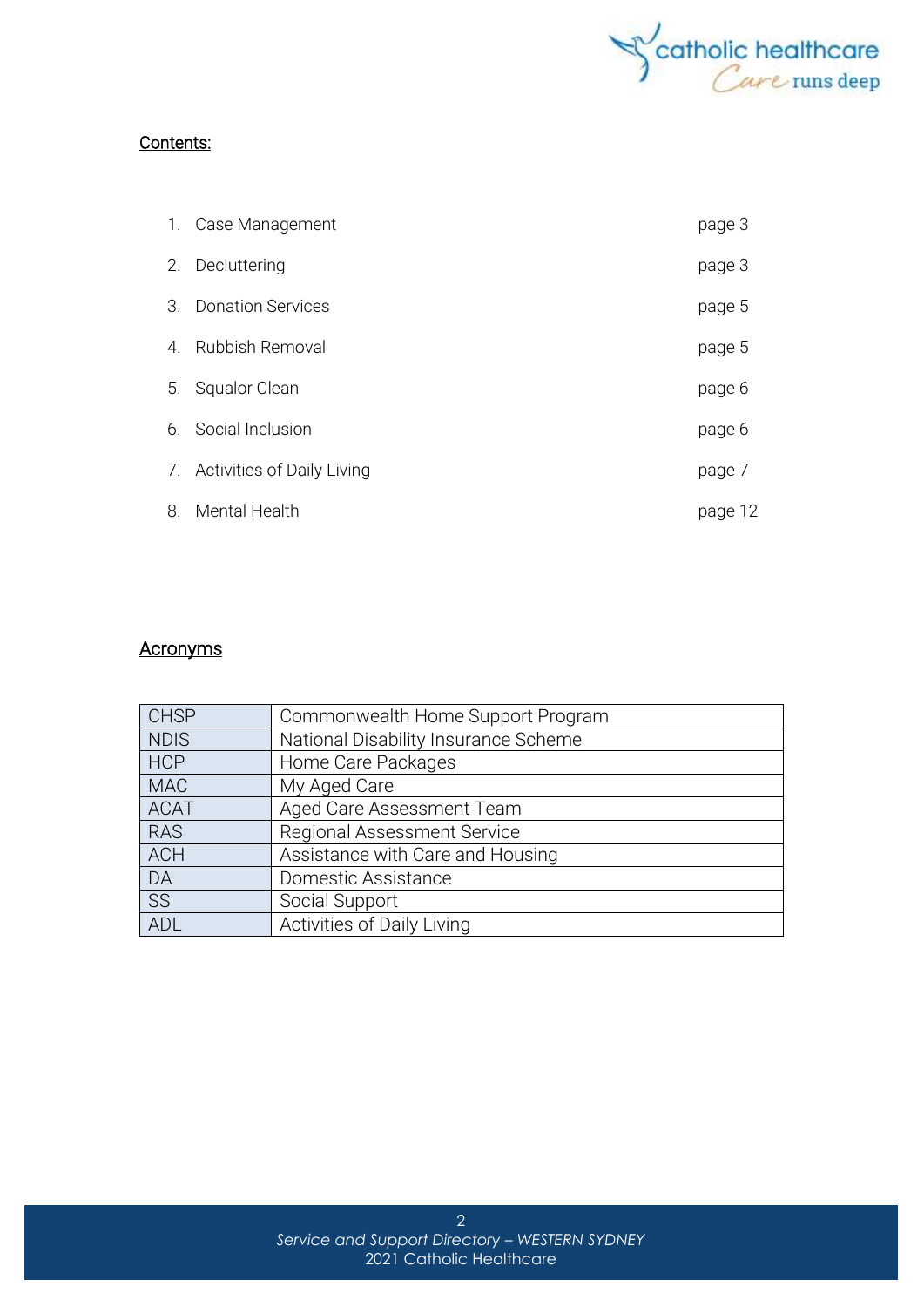

#### CASE MANAGEMENT

• Case management is a collaborative process of assessment, planning, implementation, coordination, facilitation and advocacy for options and services required to meet an individual's holistic (health and human service) needs

| Provider                                                                   | Support/Assistance                                                                | <b>Contact Details</b> |
|----------------------------------------------------------------------------|-----------------------------------------------------------------------------------|------------------------|
| Adventist Development &<br>Relief Agency (ADRA)<br><b>Community Centre</b> | Case management                                                                   | 96227188               |
| St Hedwig Village, Home care                                               | Case management<br>support<br>HCP provider                                        | 02 9831 4744           |
| <b>Wesley Mission, Blacktown</b>                                           | Case management<br>HCP provider<br>NDIS supported provider                        | 02 8887 4800           |
| Sydwest Multicultural<br>Services, Blacktown, Penrith,<br>Rouse Hill       | Case management<br>HCP provider<br>NDIS supported provider                        | 02 9621 6633           |
| <b>OSAN Ability Assist</b>                                                 | <b>NDIS Support</b><br>Coordination<br>Case Management<br>NDIS supported provider | 1300 799 941           |
| Gilgai Aboriginal Centre                                                   | <b>NDIS</b> support<br>Coordination<br>Case Management<br>NDIS supported provider | 02 9832 3825           |
| Our Lady of Consolation<br>Aged Care & Services                            | Case management<br><b>HCP</b> provider<br>CHSP funded                             | 9832 5400              |

#### DECLUTTERING:

- To remove clutter from a room, an area, etc
- Working through the process of letting go of items, to be able to use spaces of the home (and around the property) for its intended purpose

| Provider                  | Support/Assistance                                                    | <b>Contact Details</b> |
|---------------------------|-----------------------------------------------------------------------|------------------------|
| Wesley Mission, Blacktown | Domestic Assistance<br><b>HCP provider NDIS</b><br>supported provider | 02 8887 4800           |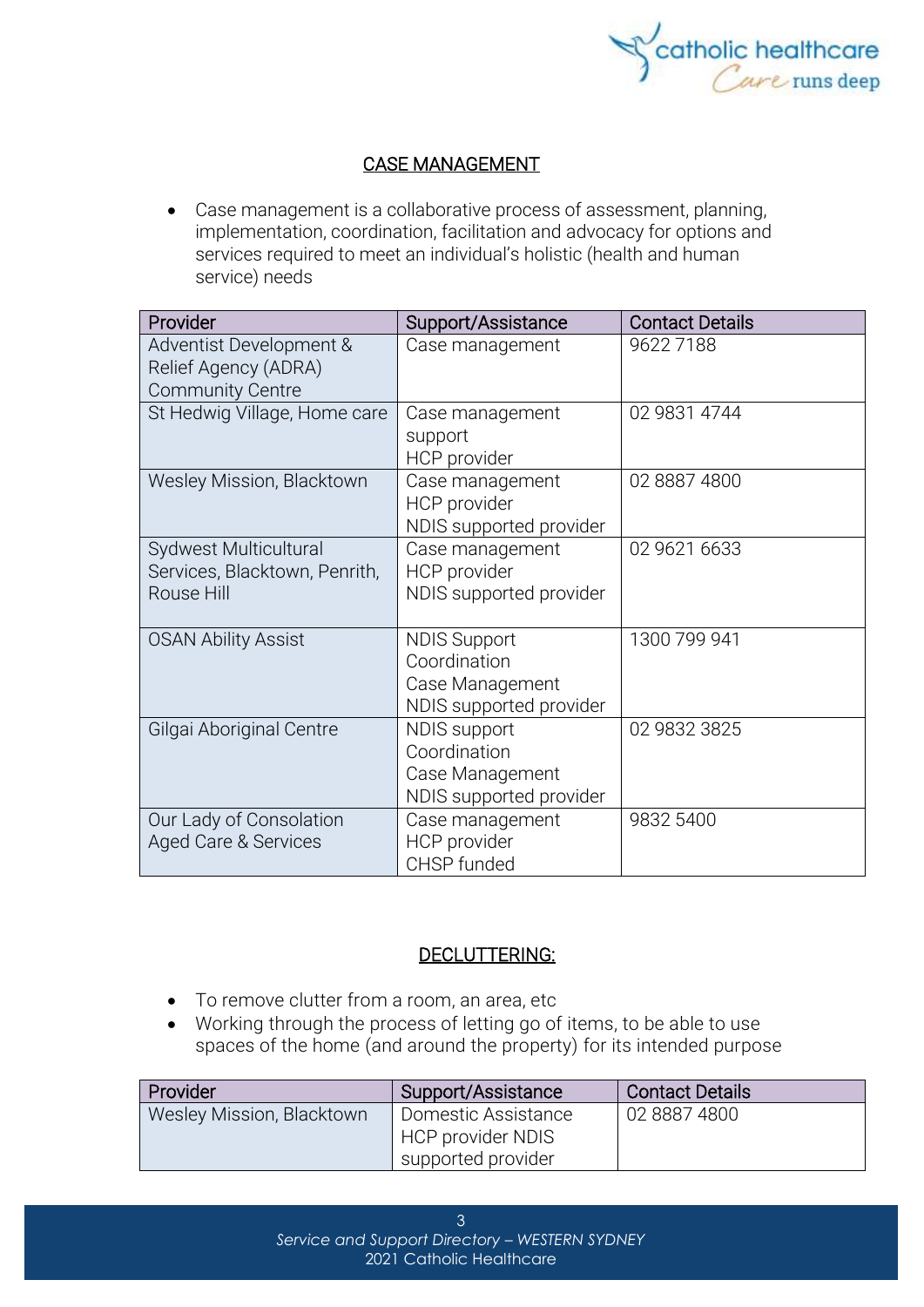

| Sydwest Multicultural                         | Domestic Assistance                     | 02 9621 6633 |
|-----------------------------------------------|-----------------------------------------|--------------|
| Services, Blacktown                           | HCP provider<br>NDIS supported provider |              |
| Our Lady of Consolation                       | Home and garden                         | 9832 5400    |
| Aged Care & Services                          | assistance HCP provider                 |              |
|                                               | CHSP funded                             |              |
| HammondCare At Home                           | Domestic Assistance                     | 1800 826 166 |
| Western Sydney                                | Assistance with Care and<br>Housing     |              |
|                                               | HCP provider                            |              |
|                                               | <b>NDIS Supported provider</b>          |              |
| <b>Baptist Care Western</b>                   | Domestic Assistance                     | 8804 4700    |
| Sydney/Nepean)                                | <b>HCP Provider</b><br>CHSP funded      |              |
| Care Connect, Sydney                          | Domestic Assistance                     | 1800 116 166 |
|                                               | CHSP funded                             |              |
| Pearl Home Care Sydney                        | Domestic Assistance and                 | 80047137     |
| <b>Outer West</b>                             | house maintenance                       |              |
| The Salvation Army                            | HCP provider<br>Domestic Assistance     | 1300 111 227 |
|                                               | <b>HSP Provider</b>                     |              |
|                                               | CHSP provider                           |              |
|                                               | NDIS supported provider                 |              |
|                                               | Self-Funding services                   |              |
| Anglicare Home Care,<br><b>Baulkham Hills</b> | Domestic Assistance<br>HCP provider     | 0419 640 381 |
|                                               | CHSP provider                           |              |
|                                               | Private services available              |              |
|                                               | Short-Term Restorative                  |              |
|                                               | Care support                            |              |
| ife Without Barriers<br>Western Sydney        | Domestic Assistance<br>CHSP funded      | 02 4726 9800 |
| Sydwest Multicultural                         | Domestic Assistance                     | 9625 0455    |
| <b>Services</b>                               | CHSP funded                             |              |
|                                               | NDIS supported provider                 |              |
| <b>Hills Community Care</b>                   | Domestic Assistance<br>CHSP funded      | 02 9761 7600 |
| Bolton Clarke, Parramatta                     | Domestic Assistance                     | 1300 665 444 |
|                                               | CHSP funded                             |              |
|                                               | HCP provider                            |              |
| Southern Cross Community<br>Healthcare        | Domestic assistance<br>CHSP funded      | 1800 989 000 |
|                                               | <b>HCP Provider</b>                     |              |
|                                               | NDIS supported provider                 |              |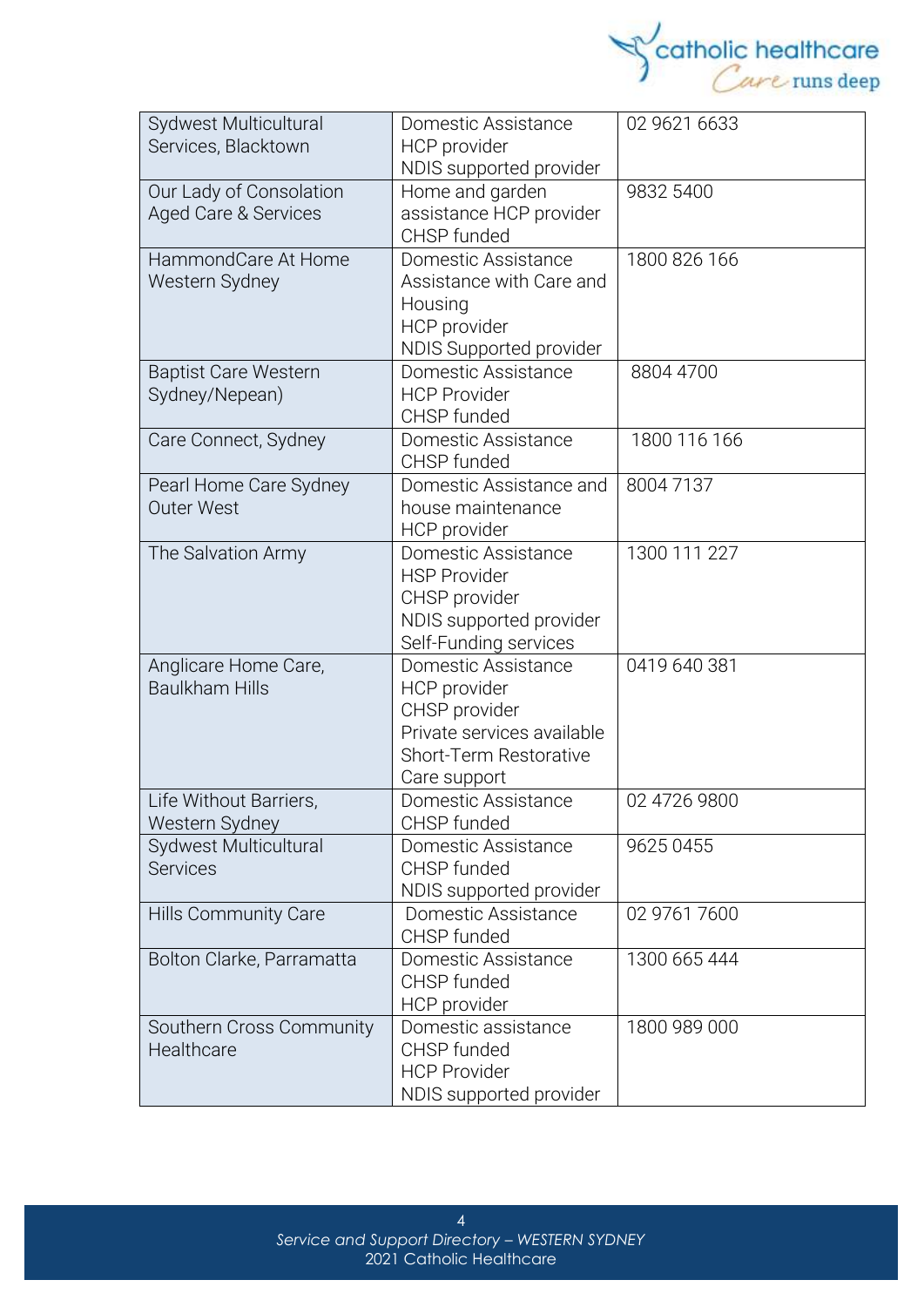

#### DONATION SERVICES

| Provider                                                                          | Support/Assistance                                                                                                                                   | <b>Contact Details</b>              |
|-----------------------------------------------------------------------------------|------------------------------------------------------------------------------------------------------------------------------------------------------|-------------------------------------|
| Adventist Development &<br>Relief Agency (ADRA)<br>Community Centre,<br>Blacktown | Food parcels                                                                                                                                         | 96227188                            |
| St Vincent De Paul<br>Society, Western Sydney                                     | Food parcels<br><b>Energy Account</b><br>Payment Assistance<br>(EAPA) vouchers<br><b>Telstra Vouchers</b><br>Interest-free loans<br>Material support | 1800 606 724                        |
| <b>Mission Australia</b>                                                          | <b>Food Parcels</b><br>Food vouchers                                                                                                                 | 1800 669 064                        |
| One meal, Blacktown                                                               | Community meals                                                                                                                                      | 0478 478 464<br>info@onemeal.org.au |
| Adventist Development &<br>Relief Agency Community<br>Centre                      | Food parcels                                                                                                                                         | 96227188                            |
| Karabi Community &<br><b>Development Services</b>                                 | Food vouchers<br>Petrol vouchers<br>Utility and Telstra bill<br>assistance Medication<br>payment assistance                                          | 96317055                            |
| C3Cares                                                                           | Community dinners<br>Food hampers                                                                                                                    | 9631 0144                           |

#### RUBBISH REMOVAL:

| Provider                                   | <b>Contact Details</b> |
|--------------------------------------------|------------------------|
| Paul's Rubbish Removal, Western Sydney     | 0407 125 125           |
| Leading Edge Maintenance and Service Waste | 1800 230992            |
| Removal, Western Sydney                    |                        |
| Polyform PTY LTD, Western Sydney           | 0404 360 835           |
| Crackers Clearout PTY LTD, Western Sydney  | 0467 648 122           |
| 1300 Rubbish Removal                       | 1300 782 247           |
| ABC Rubbish Removal Western Sydney         | 1300 264 935           |
| Extra Cheap Rubbish Removal                | 0411 015 282           |
| Solutions Junk & Rubbish Removal Sydney    | 1800 531 720           |
| All Gone Rubbish Removal                   | 0477 656 666           |
| Rob's Rubbish Removal                      | 0451 874 101           |
| <b>Attack Rubbish Removal</b>              | 0419 227 477           |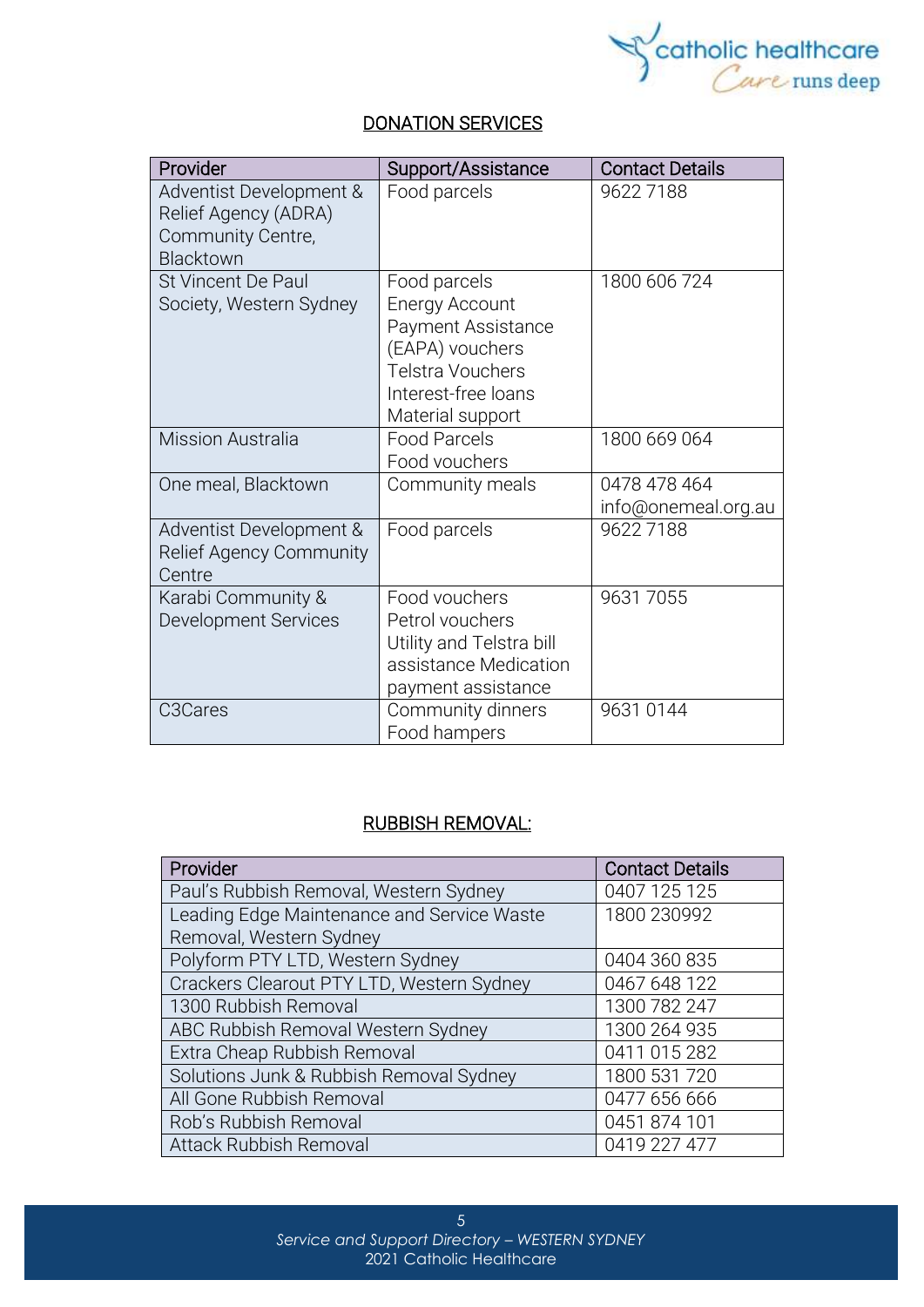

#### <u>SQUALOR CLEAN:</u>

| Provider                                      | <b>Contact Details</b> |
|-----------------------------------------------|------------------------|
| Sweep Cleaning, Western Sydney                | 0433 174 925           |
| BM Spick and Span PTY LTD, Western Sydney     | 0478 042 107           |
| Crime Scene Cleaning Services, Western Sydney | 1800 994 911           |
| Fast Sale Detailing, Western Sydney           | 8294 5633              |
| Clean All Group, Western Sydney               | 1300 736 756           |
| Stulos Cleaning Services, Western Sydney      | 0433 465 159           |
| Polyform PTY LTD, Western Sydney              | 0404 360 835           |
| 1300Rubbish, Western Sydney                   | 1300 782 247           |
| Kamakan Forensic Cleaning Services, Western   | 1800 994 911           |
| Sydney                                        |                        |
| National Trauma & Crime Scene Cleaning        | 0488 007 675           |

#### SOCIAL INCLUSION:

• Social [inclusion](https://www.collinsdictionary.com/dictionary/english/inclusion) is the act of making all groups of people within a society [feel](https://www.collinsdictionary.com/dictionary/english/feel) valued and [important.](https://www.collinsdictionary.com/dictionary/english/important)

| Provider                                        | Support/Assistance                                                                        | <b>Contact Details</b>               |
|-------------------------------------------------|-------------------------------------------------------------------------------------------|--------------------------------------|
| Sydwest Multicultural Services,<br>Blacktown    | Social support groups<br>HCP provider<br>NDIS supported provider                          | 02 9621 6633                         |
| Our Lady of Consolation Aged<br>Care & Services | Day wellness programs<br>Social outings<br>Luncheons HCP provider<br>CHSP funded          | 9832 5400                            |
| <b>Blacktown City Council</b>                   | Seniors events and<br>activities in surrounding<br>areas<br>Seniors clubs and<br>contacts | 02 9839 6000<br>blacktown.nsw.gov.au |
| Permaculture Group, Sydney<br>West              | Monthly film showings<br>Library and living skill<br>workshops                            | 9890 1975                            |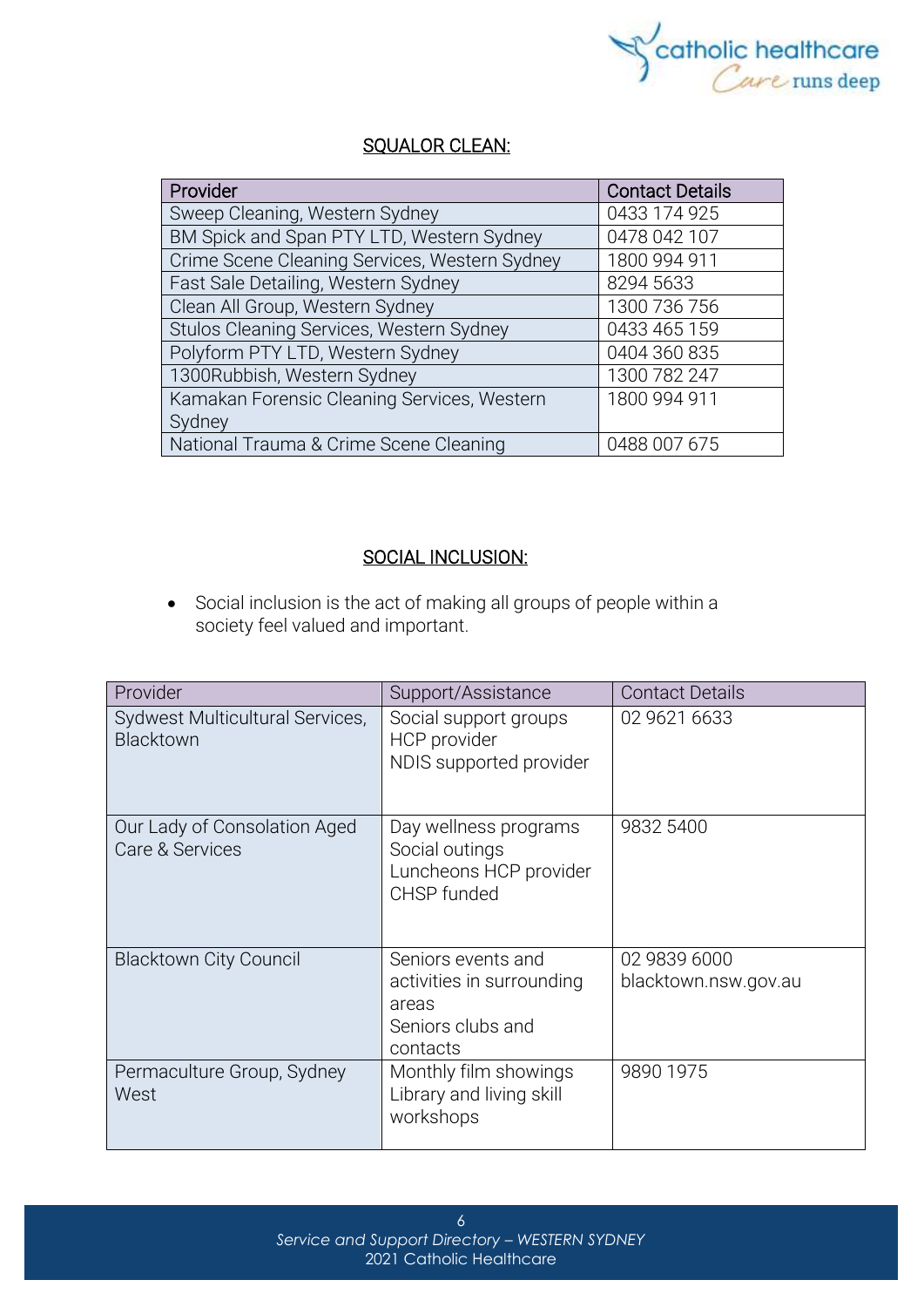

| <b>High Street Library Community</b><br>Hub         | Social and recreational<br>craft, exercise and<br>educational groups | 9642 1596   |
|-----------------------------------------------------|----------------------------------------------------------------------|-------------|
| Canterbury Bankstown Library<br>& Knowledge Centres | Monthly book club<br>Knitting groups                                 | 9707 9737   |
| Anglicare                                           | Day outings<br>Exercise<br>Interest groups                           | 1300 111 27 |

#### ACTIVITIES OF DAILY LIVING (ADL's)

• Activities of daily living (ADLs), as the name implies, are activities necessary for maintaining an independent lifestyle with a high quality of life.

| Functional<br>mobility: | To move about freely and safely.                                                                                                                      |
|-------------------------|-------------------------------------------------------------------------------------------------------------------------------------------------------|
| Feeding                 | To feed oneself                                                                                                                                       |
| Personal hygiene:       | To manage aspects of personal hygiene, such as bathing,<br>grooming, dressing, and brushing teeth.                                                    |
| Home                    | To manage tasks around the home such as taking out the                                                                                                |
| maintenance:            | rubbish, cleaning the kitchen, cleaning the bathroom,<br>vacuuming/mopping, making sure food in the fridge and pantry is<br>current, watering plants. |
| Managing                | assistance may be required in getting prescriptions, keeping                                                                                          |
| medications:            | medications up to date and taking medications on time and in the<br>right dosages.                                                                    |
| Managing                | managing assistance with bank balances, cheque books and                                                                                              |
| finances:               | paying bills on time                                                                                                                                  |
| Communicating           | managing the household's phone and mail, making the home                                                                                              |
| with others:            | hospitable and welcome for visitors.                                                                                                                  |

## What are the activities of daily living*?*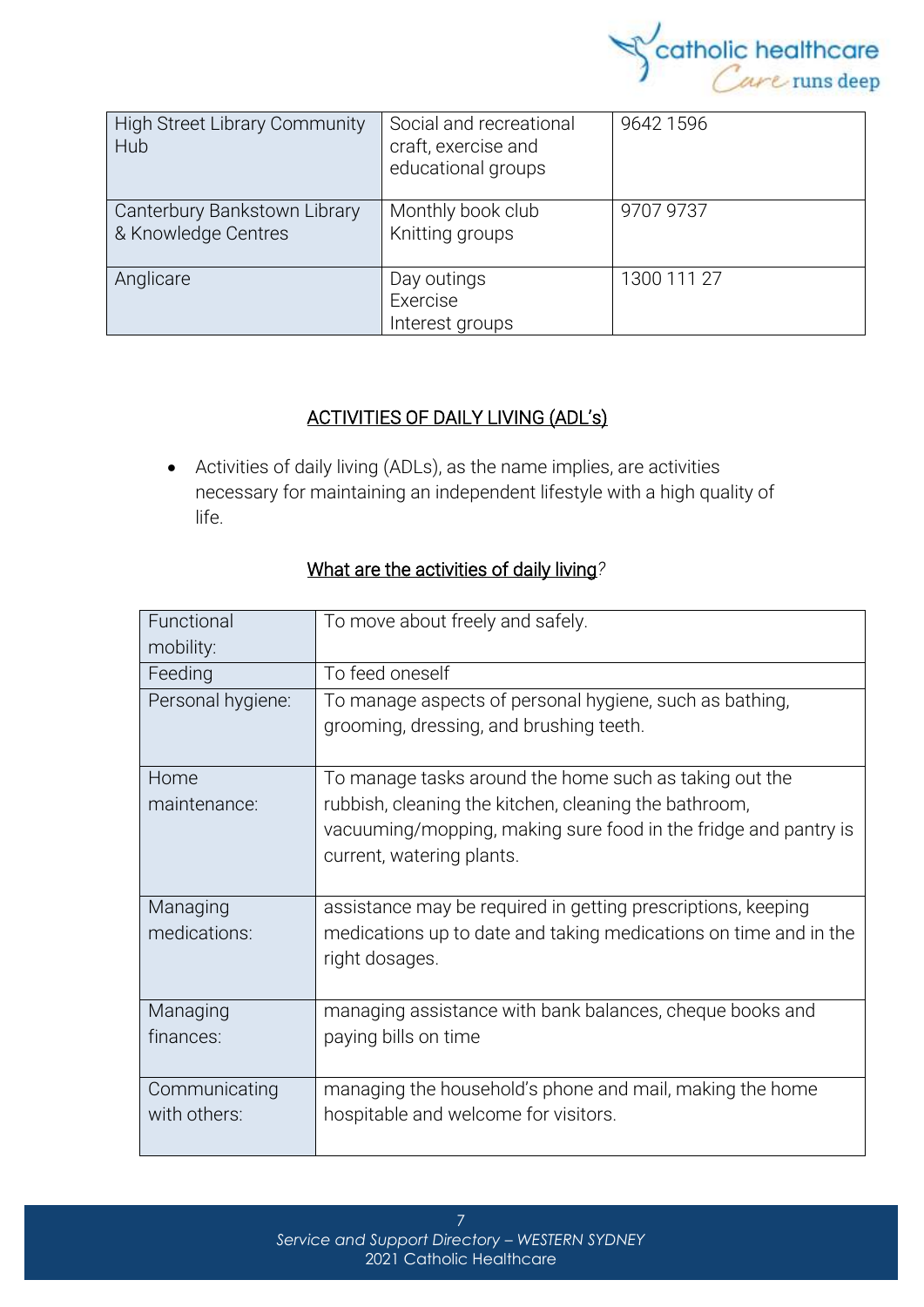

| Companionship    | this is important as it reflects on the help that may be needed to |
|------------------|--------------------------------------------------------------------|
| and mental       | keep a person in a positive frame of mind.                         |
| support:         |                                                                    |
| Safety procedure | in the event of an emergency, a well-planned emergency             |
| and emergency    | procedure should be designed; as well as emergency contacts        |
| responses:       | known in case of any events.                                       |
|                  |                                                                    |

#### *How can the teaching of ADL's be done through regular support services?*

| Functional mobility: | Identifying if the individual can navigate their hallways free of  |  |
|----------------------|--------------------------------------------------------------------|--|
|                      | clutter and get assistive devices such as walkers through          |  |
|                      | doorways; a few changes might be necessary such as doorway         |  |
|                      | modifications and ramps; removing floor runners and rugs helps     |  |
|                      | eliminate potential tripping hazards.                              |  |
|                      |                                                                    |  |
|                      | Assisting a client to develop and implement a personal             |  |
|                      | organizing plan, including categories for discarded items.         |  |
|                      | Include a list of tasks and a plan for where to keep objects and   |  |
|                      | papers. Preparation includes assembling materials needed for       |  |
|                      | filing and storing items.                                          |  |
|                      |                                                                    |  |
|                      | Take a photo of the area before starting the declutter. Ask        |  |
|                      | yourself questions about each item, such as 'Have I used this in   |  |
|                      | the last year? Is this something to give away or trash?' Refer to  |  |
|                      | your photo and celebrate your victories.                           |  |
|                      |                                                                    |  |
|                      | Break big tasks into smaller tasks (bathroom-> 1 drawer)           |  |
|                      |                                                                    |  |
|                      | Set a calendar to follow and start with small time increments      |  |
|                      | (10-15 minutes); limit any distractions (phone, TV, radio); take a |  |
|                      | break when your timer goes off and then repeat while increasing    |  |
|                      | the amount of time                                                 |  |
|                      |                                                                    |  |
|                      | Know your options by locating a recycling centre, donation         |  |
|                      | locations, donation centres that will pick items up, rubbish       |  |
|                      | removal days                                                       |  |
|                      |                                                                    |  |
|                      |                                                                    |  |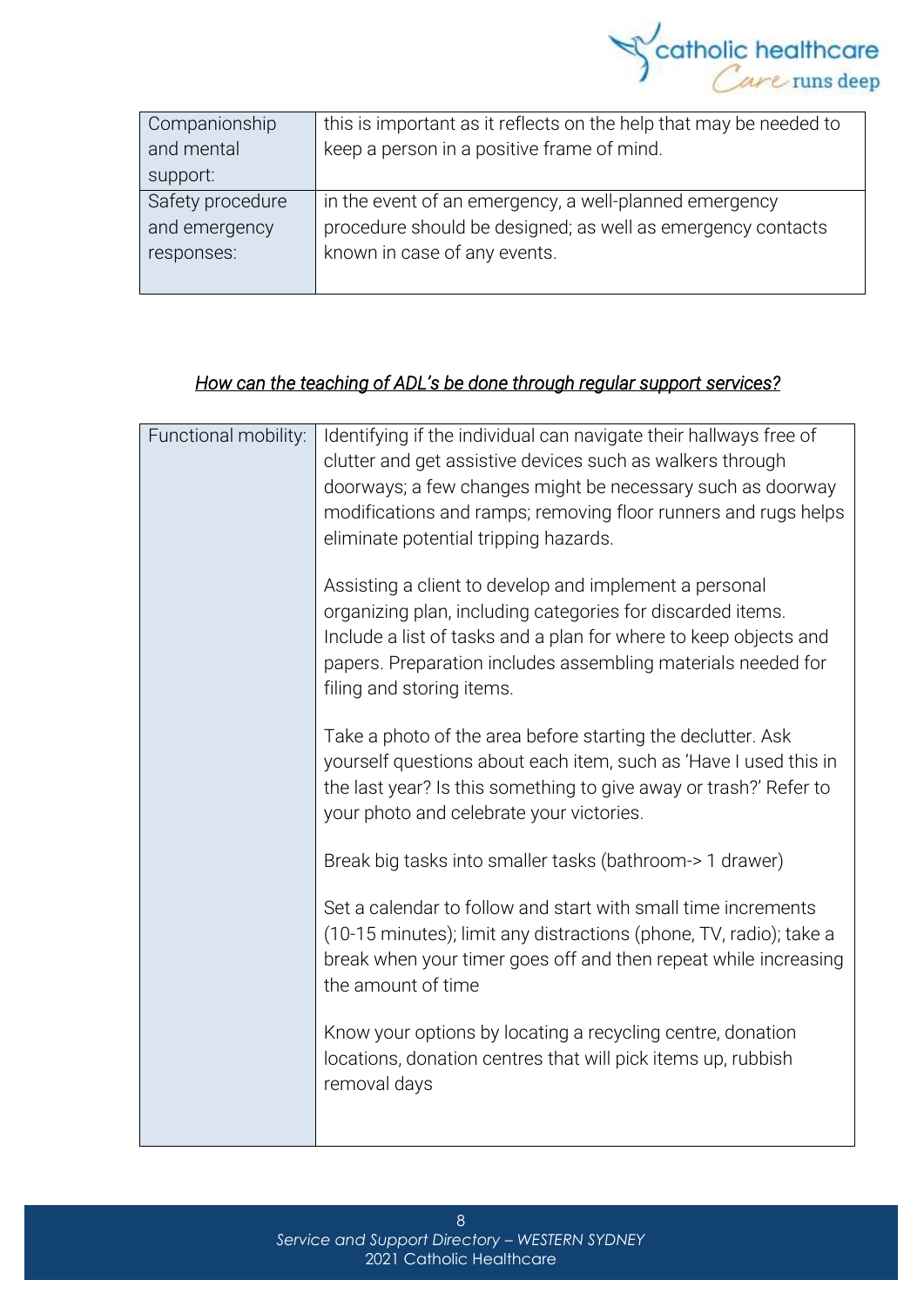

| Feeding:          | Meal preparation and clean-up. Services that offer DA can<br>support a person in preparing and enjoying their meals. Whether<br>they have dietary needs, need inspiration with meal plans, or<br>would just like help with their cooking and clean-up. Social<br>support is also provided for those who would like support during<br>grocery shopping, unpacking of groceries, and company while<br>cooking something. This is important for seniors to ensure they<br>are receiving the appropriate nutrients to support their health all<br>wellbeing. |
|-------------------|----------------------------------------------------------------------------------------------------------------------------------------------------------------------------------------------------------------------------------------------------------------------------------------------------------------------------------------------------------------------------------------------------------------------------------------------------------------------------------------------------------------------------------------------------------|
|                   | Meals on Wheels is an option for those who are unable to<br>prepare their own meals. The organisation specializes in meal<br>delivery for people aged over 65, as well as CHSP clients, HCP<br>clients, NDIS clients and full fee-paying clients.                                                                                                                                                                                                                                                                                                        |
|                   | Kindly reminding clients of food safety and cross contamination;<br>and how their health can be affected if cross contamination of<br>certain foods occur.                                                                                                                                                                                                                                                                                                                                                                                               |
| Personal Hygiene: | Services may include oral care, toileting, grooming, showering,<br>dressing, and undressing, and general mobility. A care worker<br>may be able to assist with personal care needs with complete<br>respect for a person's privacy and dignity.                                                                                                                                                                                                                                                                                                          |
|                   | Assistance can include getting in and out of bed, managing<br>continence and providing assistance using continence aids and<br>appliances.                                                                                                                                                                                                                                                                                                                                                                                                               |
|                   | Providing easier clothing/shoes for the individual to wear if you<br>notice it has become increasingly difficult for them to undress.<br>Solutions could include pants/shorts with elastic waistbands,<br>shoes with Velcro fasteners rather than laces.                                                                                                                                                                                                                                                                                                 |
|                   | Implementing home strategies for a person to shower without<br>fear of falling or slipping, such as grab bars, non-slip floor mats<br>or a shower chair. If a person still feels uneasy with these<br>installations, then a care worker is able to provide assistance<br>with showering.                                                                                                                                                                                                                                                                 |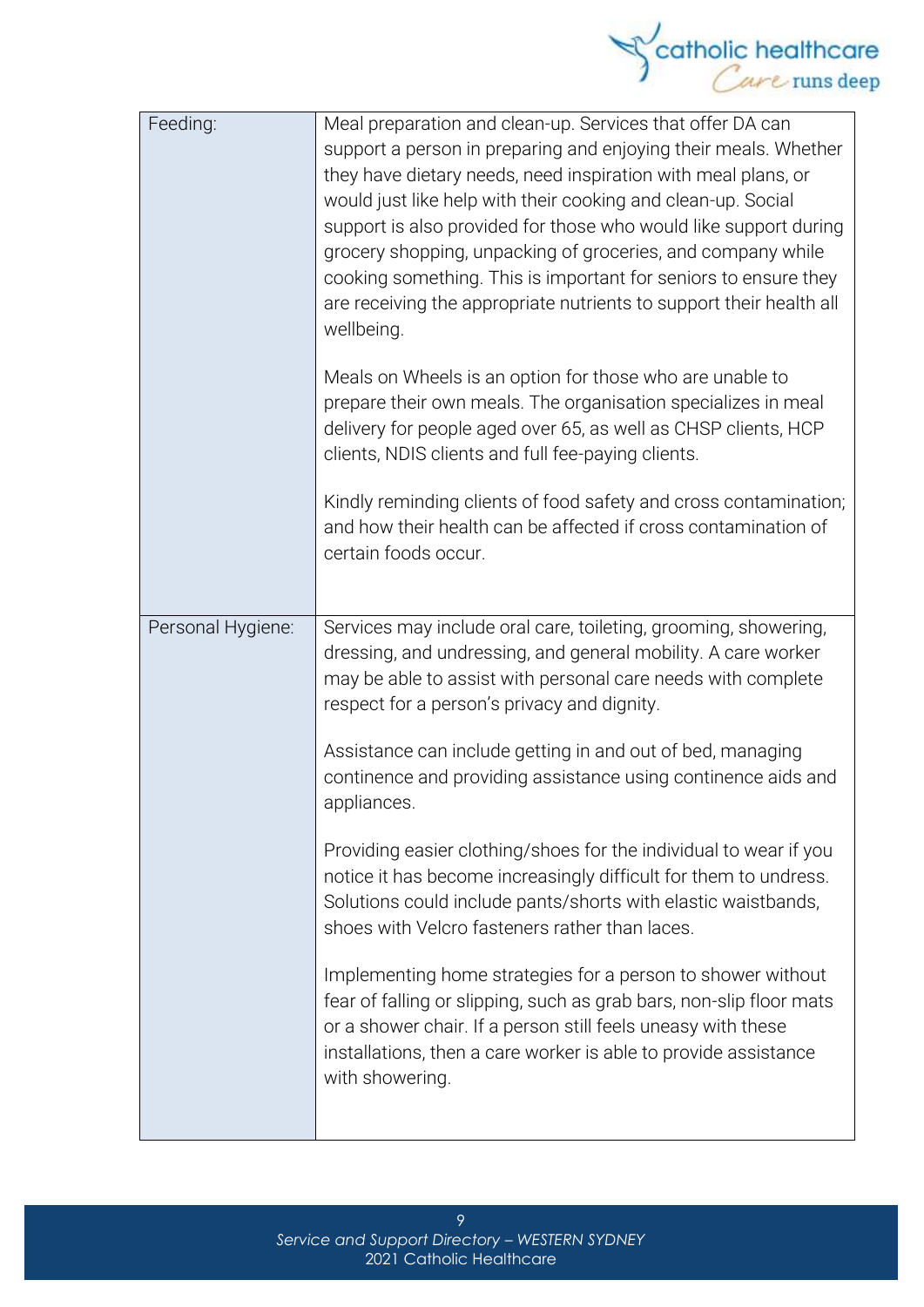

| Home                          | Support is there for clients who need assistance with anything                                                                                                                                                                                                                                                                                                                                                                                                                                                                                     |
|-------------------------------|----------------------------------------------------------------------------------------------------------------------------------------------------------------------------------------------------------------------------------------------------------------------------------------------------------------------------------------------------------------------------------------------------------------------------------------------------------------------------------------------------------------------------------------------------|
| maintenance:                  | from putting a load of laundry in the washing machine, to<br>folding clothes, making their bed, sweeping the front paths,<br>vacuuming, mopping, wiping kitchen benches, cleaning toilets,<br>and watering their plants. A care worker can work with the client<br>to show them how it can be done, or can help assist with simple<br>tasks such as setting up the vacuum cleaner, how to empty the<br>vacuum cleaner once its full, filling and emptying a mop bucket<br>after each use, washing all the towels/cleaning cloths after use<br>etc. |
|                               | Being able to provide clients with different options on how to<br>pack washing away, by either hanging their clothes with clothes<br>hangers, or folding them away.                                                                                                                                                                                                                                                                                                                                                                                |
|                               | Working with a client to organize their kitchen cupboards/pantry<br>into categories, such as keeping plates together, cutlery<br>together, cups etc. Cleaning the fridge/freezer and pantry and<br>checking for current dates.                                                                                                                                                                                                                                                                                                                     |
| Managing<br>medications:      | Transport can be arranged through an organisation to assist<br>with a client to access pharmacies to pick up their medication.                                                                                                                                                                                                                                                                                                                                                                                                                     |
| Managing<br>finances:         | A case manager can assist the individual to sort through and<br>organize any bills, categorized by paid, unpaid and/or overdue.                                                                                                                                                                                                                                                                                                                                                                                                                    |
|                               | Suggestions for storing the bills such as in a folder or filing<br>cabinet can be arranged with the individual.                                                                                                                                                                                                                                                                                                                                                                                                                                    |
| Communicating<br>with others: | Communication is fundamental to human interaction. Care<br>workers can assist individuals in managing their calendar and<br>appointments, and sharing family updates by post, technology<br>or replying to messages                                                                                                                                                                                                                                                                                                                                |
|                               | Keeping a large calendar with clearly marked dates and<br>appointment times can create a greater sense of control and<br>order.                                                                                                                                                                                                                                                                                                                                                                                                                    |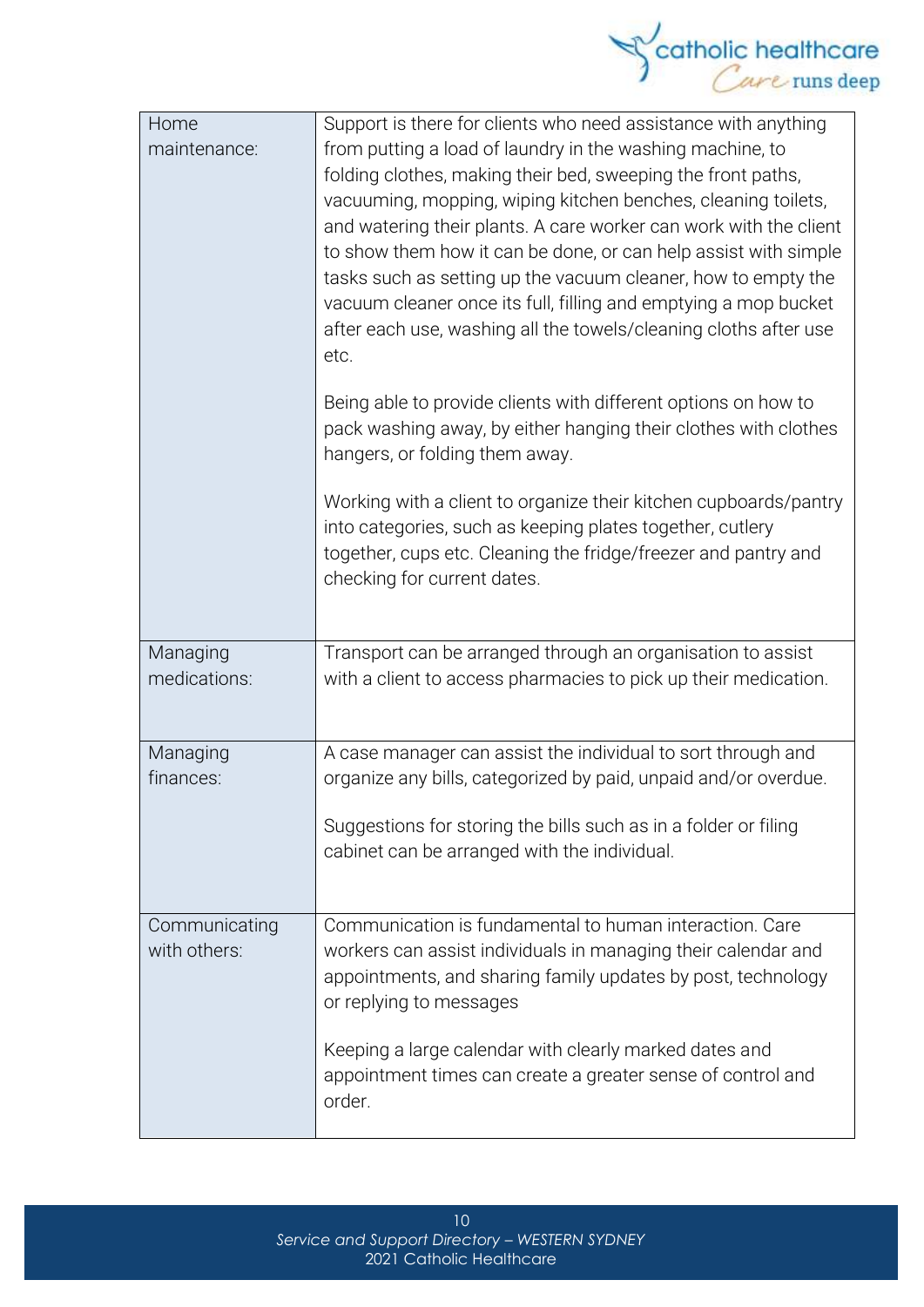

|                                                 | Teaching an individual how to use technology such as zoom<br>and searching internet links and YouTube videos                                                                                                                                                                                                                                                                                                     |  |
|-------------------------------------------------|------------------------------------------------------------------------------------------------------------------------------------------------------------------------------------------------------------------------------------------------------------------------------------------------------------------------------------------------------------------------------------------------------------------|--|
| Companionship<br>and mental health<br>support:  | Communication impairment can alienate people from their<br>regular activities, and relationships can lead to withdrawal,<br>isolation, and depression.                                                                                                                                                                                                                                                           |  |
|                                                 | Care plans can be created with individuals to support their<br>social interaction and communication. It is important to<br>understand why a person is experiencing difficulty in<br>communicating and try and lessen the effects.                                                                                                                                                                                |  |
|                                                 | This could include finding out what a person's interests are and<br>linking them to social groups within the community.                                                                                                                                                                                                                                                                                          |  |
|                                                 | Suggesting ways for a person to express their feelings, such as<br>drawing or keeping journal entries, or meditating as a form of<br>stress relief.                                                                                                                                                                                                                                                              |  |
| Safety procedure<br>and emergency<br>responses: | Fitting medical alert systems in case of emergency when there<br>is a communication barrier                                                                                                                                                                                                                                                                                                                      |  |
|                                                 | Hearing impaired phones and hearing aids can help a person<br>remain independent while ensuring their safety is protected.                                                                                                                                                                                                                                                                                       |  |
|                                                 | Going through a fire escape route with an individual so they<br>become familiar of it in case of emergency. If an individual has a<br>lot of items in the home, working with the individual to ensure<br>their safety is the top priority is extremely important. Devising a<br>plan with the individual to create clear pathways so there is a<br>clutter free entry and exit in the home would be recommended. |  |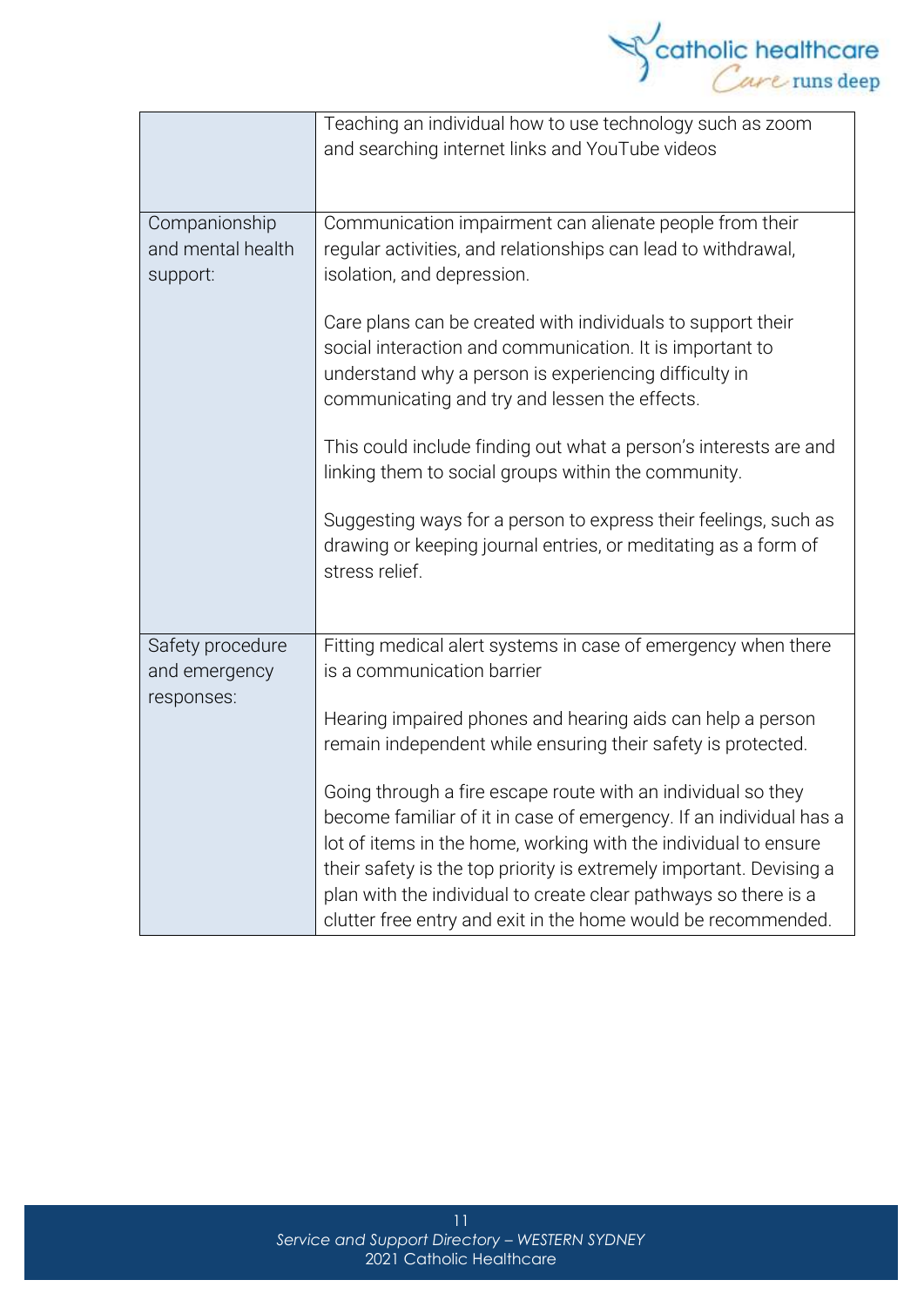

#### Mental Health Care Plan

#### What is it?

A mental health care plan is a support plan for someone who is going through mental health issues. If a doctor agrees that you need additional support, you and the doctor will make the plan together.

#### A mental health care plan might include:

- A referral to an expert, like a psychologist
- The types of mental health care that can support you
- Other strategies to improve and maintain your mental health

If you have a mental health care plan, the Government will pay some or all of the cost of up to ten sessions with a mental health expert in a year. You can get that through the [Medicare](https://headspace.org.au/blog/how-to-get-a-medicare-card-old/) rebate.

#### Who do I contact for a Mental Health Care Plan?

This needs to be done by your GP (general practitioner). When you book an appointment with your doctor tell them you want to talk about a mental health care plan.

Then, at the appointment, talk to your doctor about what's been going on. It helps to be as open and honest as possible. Your doctor might ask you to fill out a questionnaire about how you've been feeling to work out the best support for you. Your doctor will then refer you to a psychologist that they know of, or you can find your own.

#### Types of support you may be able to get include:

- One on one sessions with a psychologist
- Group psychologist sessions
- Sessions with a social worker or another allied health practitioner

Extra support can empower you to make big changes to how you feel and cope. Speaking to someone can give you the opportunity to find strategies to work through your concerns and manage them better (Headspace, 2018).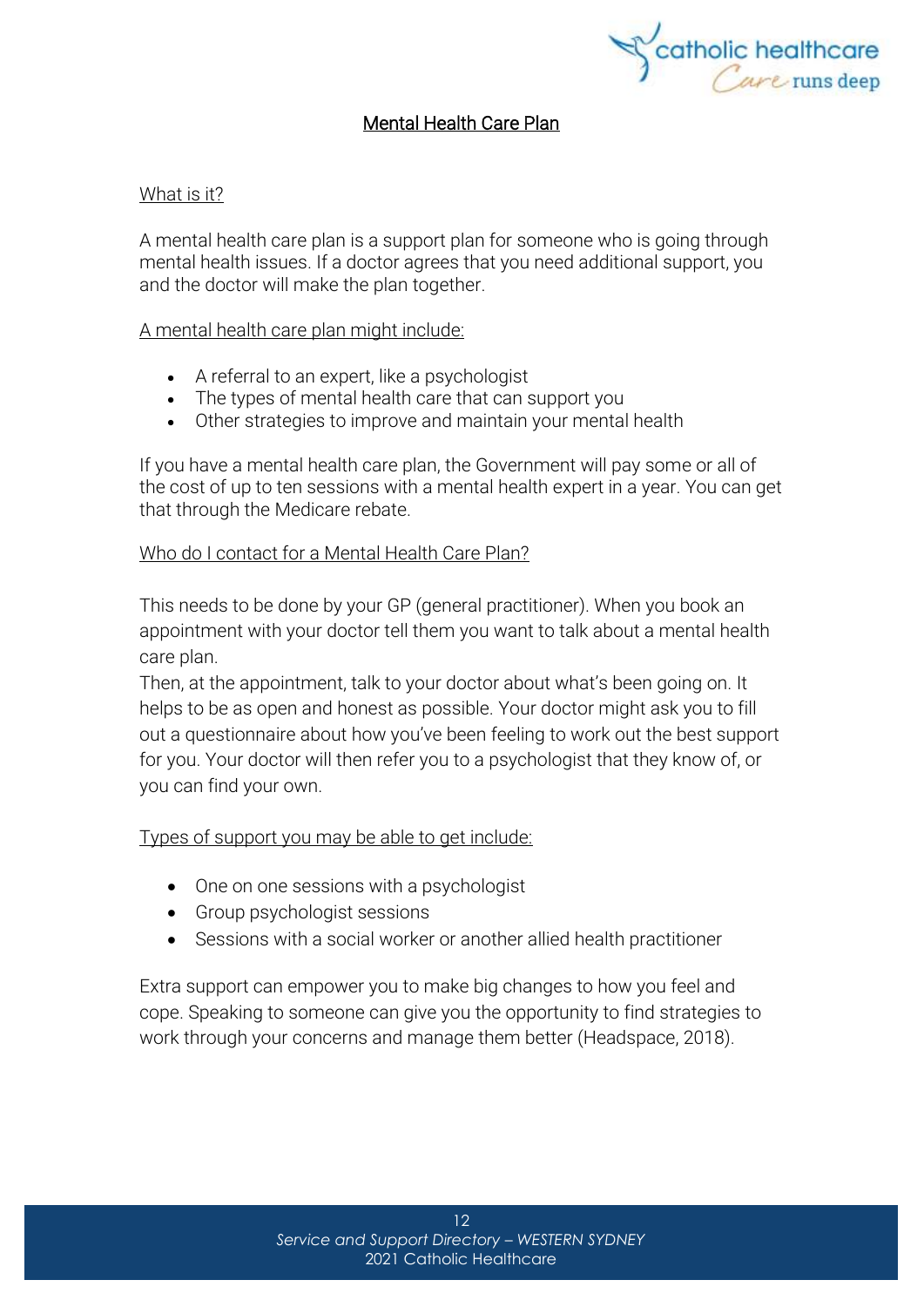

### Mental Health Support

| Provider                                                                      | <b>Contact Details</b> |
|-------------------------------------------------------------------------------|------------------------|
| Associated Counsellors & Psychologists, Bella Vista,<br><b>Baulkham Hills</b> | 02 8820 0717           |
| Australian Childhood Foundation, Baulkham Hills                               | 1300 381 581           |
|                                                                               |                        |
| Counselling clinic<br>$\bullet$                                               |                        |
| Bridges Counselling, Oatlands                                                 | 02 9683 1444           |
| Family and relationship counselling                                           |                        |
| Harman Foundation, Stanhope Gardens                                           | 0430 158 911           |
| Headspace, Castle Hill                                                        | 02 9393 9800           |
| Hillsong Health Centre, Norwest                                               | 02 8846 4663           |
| Interrelate Family Centre, Bella Vista                                        | 02 8882 7850           |
| Learning Links, Bella Vista                                                   | 02 8525 8260           |
| Life Supports, Rouse Hill, Bella Vista                                        | 1300 735 030           |
| Odyssey House NSW, Western Sydney Community                                   | 1800 397 739           |
| Services, Baulkham Hills                                                      |                        |
| Salvation Army Headfirst, (12-25y/o), Castle Hill                             | 02 8820 9995           |
| The Hills Community Health Centre, Castle Hill                                | 1800 200 422           |
| Trauma Counselling, Baulkham Hills                                            | 1300 381 581           |
| <b>Blacktown Community Health Centre</b>                                      | 1800 600 681           |
| Blacktown Community Health Centre: Complex,                                   | 1800 200 422           |
| Aged & Chronic Care Psychosocial Service (CHSP)                               |                        |
| Blacktown & Mount Druitt Hospital, Blacktown                                  | 02 9881 8000           |
| Campus                                                                        |                        |
| Blacktown Women's & Girl's Health centre                                      | 02 9831 2070           |
| Connections Western Sydney Helpline                                           | 1300 096 273           |
| Greater Western Aboriginal Health Service, Mount                              | 02 9836 7300           |
| Druitt                                                                        |                        |
| Marrin Weejali Aboriginal Corporation                                         | 02 9628 3031           |
| Odyssey House NSW, Blacktown                                                  | 1800 397 739           |
| Salvation Army Headfirst, (12-25y/o), Mount Druitt                            | 02 8881 2500           |
| Western Sydney Drug & Alcohol Services Blacktown                              | 02 8670 0200           |
| Western Sydney Clinical Psychology Services,                                  | 02 9840 3000           |
| Cumberland                                                                    |                        |
| Arab Council Australia, Fairfield East                                        | 02 9709 4333           |
| Baptist Care Counselling & Family Services, Penrith                           | 1300 275 227           |

13 *Service and Support Directory – WESTERN SYDNEY* 2021 Catholic Healthcare